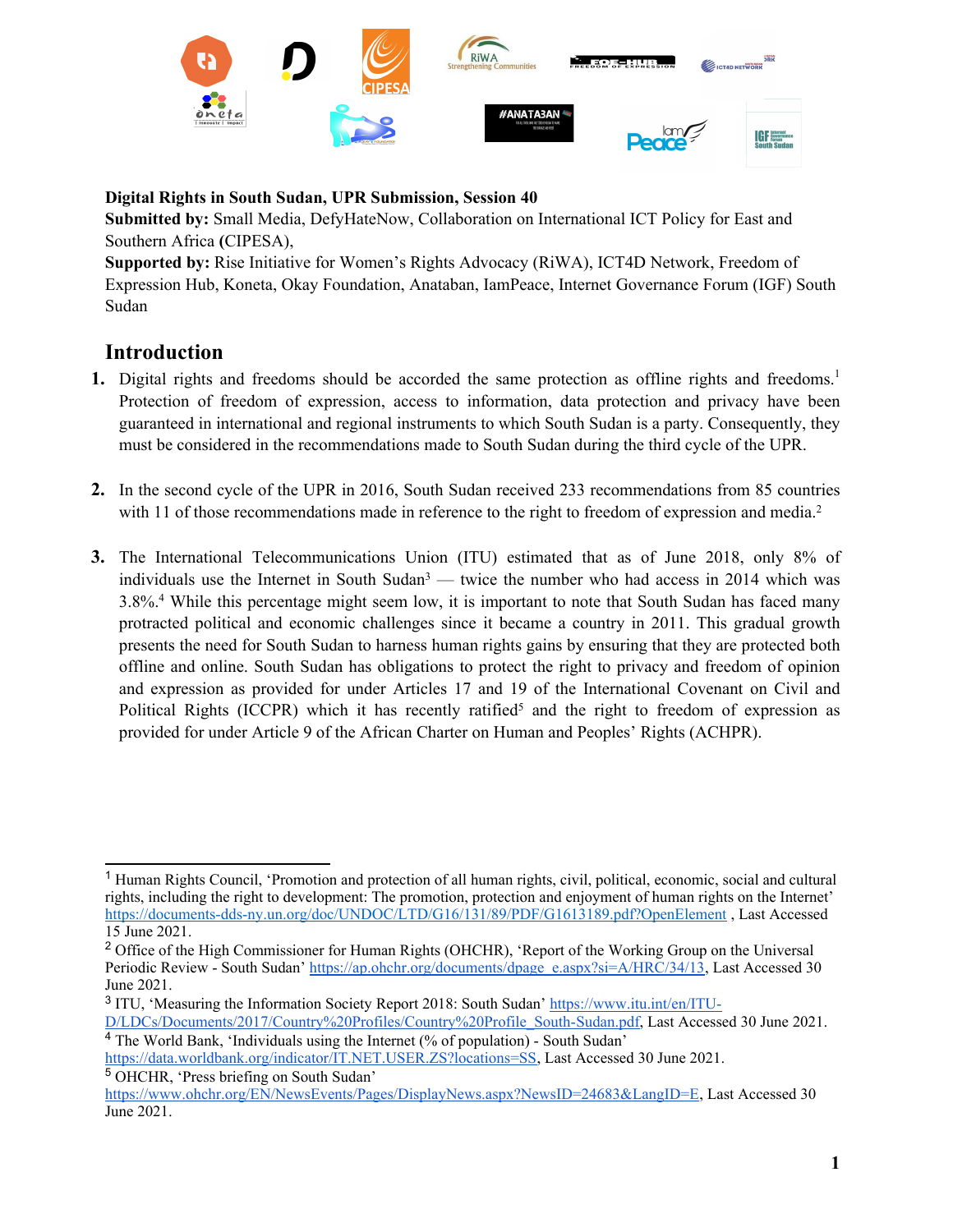

# **Updates since previous review**

- **4.** According to the ITU, as of 2018, 12 out of every 100 inhabitants have access to mobile broadband subscriptions in South Sudan. In addition, only 1.1 out of every 100 inhabitants have an active mobile broadband subscription. 6
- **5.** In 2016, President Salva Kiir Mayardit gave citizens assurance to freely express their views and opinions. <sup>7</sup> Kiir was speaking at <sup>a</sup> national dialogue on ensuring peace and harmony among communities and rebuilding citizens' trust in the government. Despite the president'<sup>s</sup> assurances, freedom of expression and the media remains restricted in the country.
- **6.** In <sup>a</sup> 2018 report, the United Nations Mission in South Sudan (UNMISS) together with the Office of the United Nations High Commissioner for Human Rights (OHCHR)) concluded that despite the government'<sup>s</sup> enactment of laws, the free speech landscape (offline and online) was still faced with challenges including harassment, intimidation, arbitrary arrest and detention of journalists, critics and human rights defenders. Furthermore, the governmen<sup>t</sup> appears to have adopted measures to intentionally preven<sup>t</sup> access to, or the dissemination of information online through media outlet closures and blocking of websites. 8

## **Freedom of expression and opinion**

- 7. Article 24 of the Transitional Constitution of Republic of South Sudan (TCSS)<sup>9</sup> provides that 'every citizen shall have the right to freedom of expression, reception and dissemination of information, publication and access to the press without prejudice to public order, safety or morals as prescribed by law.' It further states that 'all levels of governmen<sup>t</sup> shall guarantee the freedom of the press and other media as shall be regulated by law in <sup>a</sup> democratic society.'
- **8.** Clause 6(13)(a) of the Media Authority Act, 2013 provides for the right to press freedom and independent media. Clause  $6(14)(a)$  of the same Act also stipulates that the use of Internet and new media shall include the promotion of freedom of expression, open standards and open access to the Internet and new media. Additionally, Clause  $6(14)(i)$  of the Act also provides that Internet Service Providers (ISPs) shall not be liable for any aspec<sup>t</sup> of the content which they transmit in their function of providing data carriage.<sup>10</sup> The media law also protects the media from censorship by any official or nonofficial authority under Clause 13 (b).

<sup>6</sup> ibid.

<sup>7</sup> The President, 'Speech of His Excellency Announcing the Commencement of National Dialogue' [https://paanluelwel2011.files.wordpress.com/2016/12/president-kiir-address-to-the-nation-the-call-for-national](https://paanluelwel2011.files.wordpress.com/2016/12/president-kiir-address-to-the-nation-the-call-for-national-dialogue-initiative-in-south-sudan.pdf)[dialogue-initiative-in-south-sudan.pdf](https://paanluelwel2011.files.wordpress.com/2016/12/president-kiir-address-to-the-nation-the-call-for-national-dialogue-initiative-in-south-sudan.pdf), Last Accessed 30 June 2021.

<sup>8</sup> United Nations Mission in South Sudan (UNMISS) & OHCHR, 'Report on the right to freedom of opinion and expression in South Sudan since the July 2016 crises' [https://www.ohchr.org/Documents/Countries/SS/UNMISS-](https://www.ohchr.org/Documents/Countries/SS/UNMISS-OHCHR_Freedom_of_Expression.pdf)OHCHR Freedom of Expression.pdf, Last accessed 28 June 2021.

<sup>&</sup>lt;sup>9</sup> The Transitional Constitution of the Republic of South Sudan (TCSS) 2011, [https://www.refworld.org/cgi](https://www.refworld.org/cgi-bin/texis/vtx/rwmain/opendocpdf.pdf?reldoc=y&docid=531469ee6)[bin/texis/vtx/rwmain/opendocpdf.pdf?reldoc=y&docid=531469ee6](https://www.refworld.org/cgi-bin/texis/vtx/rwmain/opendocpdf.pdf?reldoc=y&docid=531469ee6), Last Accessed 16 June 2021. <sup>10</sup> The Media Authority Act of 2013,

<https://docs.southsudanngoforum.org/sites/default/files/2017-09/Media%20Authority%20Act%202013.pdf>, Last Accessed 25 June 2021.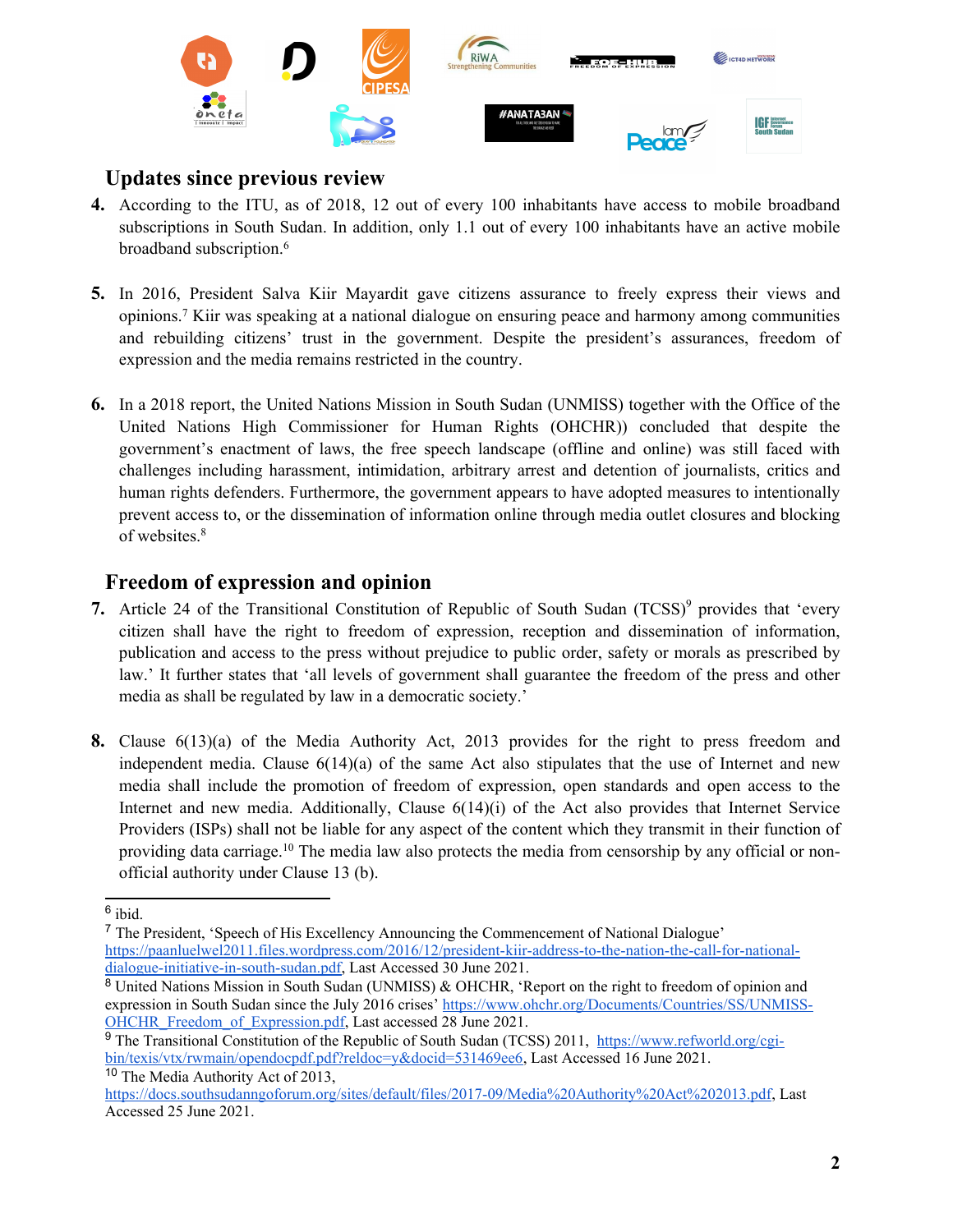

- **9.** The 2013 Media Authority Act further criminalises defamation, hate speech and incitement to violence under clauses 28 and 29 respectively. Complaints are made to the Press and Broadcast Council which is tasked with the investigation and resolution of matters through mediation and negotiation. Sanctions for defamation include <sup>a</sup> requirement for the false information to be corrected and compensation. Regarding hate speech and incitement, possible sanctions include publication of <sup>a</sup> correction or apology, compensation, <sup>a</sup> fine, warning, suspension or the termination of <sup>a</sup> broadcast license, and the seizure of equipment, among others. Fines and compensation amounts are not specified. For hate speech and incitement cases deemed 'serious', and where 'malicious intent or recklessness is shown', <sup>a</sup> prison term of up to five years may be imposed.
- **10.** In its 2021 World Press Index, Reporters Without Borders (RSF) ranked South Sudan 139 out of 180 countries - a drop by 15 positions from 124 to 139 when it was first ranked in 2013.<sup>11</sup> According to Freedom House'<sup>s</sup> Freedom in the World 2020 report, which assesses civil and political liberties, South Sudan was ranked as 'Not Free' with <sup>a</sup> score of 2 out of 100. Among the assessment indicators is freedom of expression.<sup>12</sup>
- **11.** In <sup>a</sup> January 2020 statement at the launch of the fifth repor<sup>t</sup> by the United Nations (UN) Commission on Human Rights in South Sudan, Yasmin Sooka, the Chair of the Commission noted that the use of criminal defamation charges has created <sup>a</sup> chilling effect and caused self-censorship. 13 Sooka also noted that state security actors have 'unlawfully detained, tortured, harassed, intimidated, disappeared, or murdered journalists and human rights defenders whom they perceive to be critical of the Government.
- **12.** In September 2020, journalist Zachariah Makuach Maror was arrested on charges of defamation under section 289 of the Penal Code Act for an article on corruption published by *The Dawn Newspaper* in January 2020. The journalist purportedly also used social media platforms to advance his corruption allegations. Maror'<sup>s</sup> arrest followed <sup>a</sup> complaint by Salvatore Garang Mabiordit Wol, the then Minister of Finance and Economic Planning.' In its ruling on the case, the Juba County Court stated that Maror lacked evidence to prove the corruption allegations against Wol and was therefore sentenced to one year in jail. 14
- **13.** In February 2021, artist Larson Angok Garang was arrested by officers of the Criminal Investigative Directory (CID) over social media posts on the state of governance in the country. He was held for weeks and later released on bail without charge. 15

<sup>13</sup> OHCHR, 'Statement by Yasmin Sooka, Chair of the UN Commission on Human Rights in South Sudan' <https://www.ohchr.org/EN/HRBodies/HRC/Pages/NewsDetail.aspx?NewsID=26762&LangID=E>, 23 June 2021.

<sup>&</sup>lt;sup>11</sup> Reporters Without Borders, 'South Sudan' <https://rsf.org/en/south-sudan>, Last Accessed 16 June 2021. <sup>12</sup>Freedom House, 'Freedom in the World 2020: South Sudan' [https://freedomhouse.org/country/south](https://freedomhouse.org/country/south-sudan/freedom-world/2020)[sudan/freedom-world/2020](https://freedomhouse.org/country/south-sudan/freedom-world/2020), Last Accessed 23 June 2021.

<sup>&</sup>lt;sup>14</sup> Eye Radio, 'Family of a Journalist to appeal court rulling in favour of finance minister' [https://eyeradio.org/family](https://eyeradio.org/family-of-a-journalist-to-appeal-court-ruling-in-favor-of-finance-minister/)[of-a-journalist-to-appeal-court-ruling-in-favor-of-finance-minister](https://eyeradio.org/family-of-a-journalist-to-appeal-court-ruling-in-favor-of-finance-minister/)/, Last Accessed 25 June 2021.

<sup>15</sup> Morning Post, 'Popular South Sudan Musician has been released on bail' [https://ncmorningpost.com/popular-s](https://ncmorningpost.com/popular-s-sudan-musician-larson-angok-has-been-released-on-bail/)[sudan-musician-larson-angok-has-been-released-on-bail/](https://ncmorningpost.com/popular-s-sudan-musician-larson-angok-has-been-released-on-bail/), Last accessed 28 June 2021.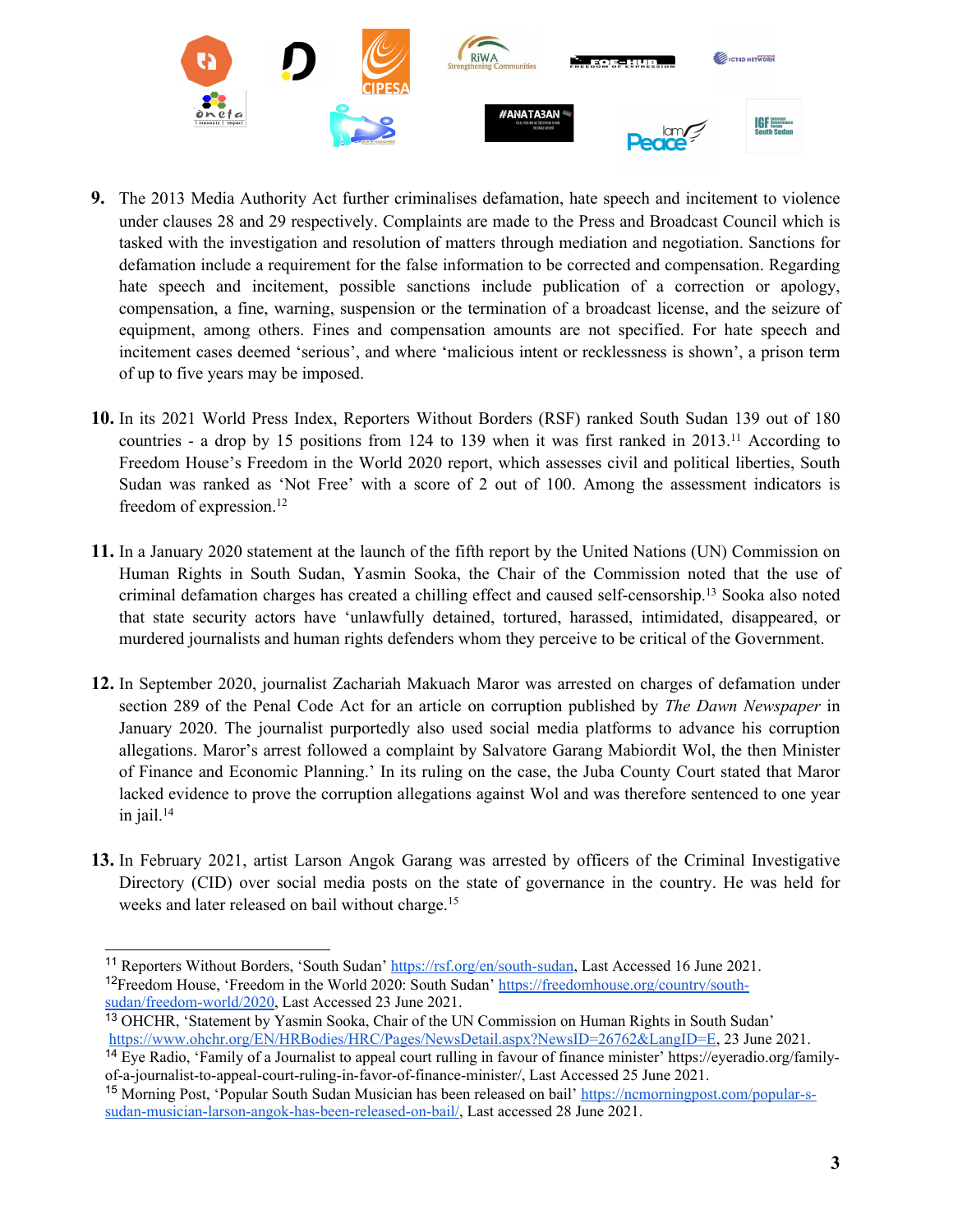

- **14.** Even though no journalist has been killed in South Sudan since 2017, on several occasions journalists have been detained or questioned against reporting perspectives of those in opposition or rebel factions.<sup>16</sup> The country has also expelled foreign journalists under unclear circumstances.<sup>17</sup>
- **15.** The National Security Service (NSS) has severally been cited and accused of violating media rights and freedoms. Notable incidents include:
	- a. The April and May 2019 removal of articles criticising the governmen<sup>t</sup> from *Al-Mougif*, an Arabic Daily Newspaper. 18
	- b. The September 2020 arrest of Jackson Ochaya for allegedly quoting <sup>a</sup> rebel spokesperson. 19
	- c. The January 2020, arrest of Voice of Eastern Equatorial Radio journalist Ijoo Bosco for sharing news on sanctions by the United States governmen<sup>t</sup> against theVice President, Taban Deng Gai for human rights abuses. 20 Ijoo has previously been arrested and detained for six days, for failure to broadcast <sup>a</sup> pro-governmen<sup>t</sup> story on military efforts. 21
	- d. Public proclamations and intimidation of journalists by governmen<sup>t</sup> officials urging them not to 'cross the redline' in their coverage.<sup>22</sup>
- **16.** During 2017, websites of two regional organisations, Radio Tamazuj, the Sudan Tribune, as well as two blogs Paanluel Wel and Nyamilepedia, were blocked on instructions of the South Sudan National Communication Authority (SSNCA). <sup>23</sup> According to the 2018 UNMISS and OHCHR report,

<sup>&</sup>lt;sup>16</sup> European Journalism Centre 'Media Landscapes: Expert analyses on the state of the media: South Sudan' [https://medialandscapes.org/country/south-suda](https://medialandscapes.org/country/south-sudan), Last Accessed 23 June 2021.

<sup>&</sup>lt;sup>17</sup> Reporters Without Borders, 'South Sudan expels another journalist, second in two weeks'

<https://rsf.org/en/news/south-sudan-expels-another-journalist-second-two-weeks>, Last Accessed 16 June 2021.

<sup>18</sup> Obal Okuj, Al-Mougif newspaper condemns national security of censorship' May 21,2019; [https://eyeradio.org/al](https://eyeradio.org/al-mougif-daily-newspaper-condemns-national-security-of-censorship/)moug[if-daily-newspaper-condemns-national-security-of-censorship/](https://eyeradio.org/al-mougif-daily-newspaper-condemns-national-security-of-censorship/),

Last Accessed 15 July 2021.

<sup>&</sup>lt;sup>19</sup> Radio Tamazuj, 'Journalist detained for allegedly quoting rebels spokesperson'

<https://radiotamazuj.org/en/news/article/journalist-detained-for-allegedly-quoting-rebel-spokesperson>, Last Accessed 28 June 2021.

<sup>&</sup>lt;sup>20</sup> Radio Tamazuj, 'Journalist jailed in Torit released after six days'

<https://radiotamazuj.org/en/news/article/journalist-jailed-in-torit-released-after-six-days>, Last Accessed 28 June 2021. <sup>21</sup> Radio Tamazul, 'Journalist jailed in Torit released after six

days'<https://radiotamazuj.org/en/news/article/journalist-jailed-in-torit-released-after-six-days>, Last Accessed 28 June 2021.

<sup>&</sup>lt;sup>22</sup>Radio Tamajuz, 'Redline for journalists' [https://radiotamazuj.org/uploads/media/58efabae6230f.mp](https://radiotamazuj.org/uploads/media/58efabae6230f.mp3), Last Accessed 30 June 2021; Radio Tamajuz," Transcript: South Sudan minister of information warns press

<https://radiotamazuj.org/en/news/article/transcript-south-sudan-information-minister-warns-press>, Last Accessed 30 June 2021.

<sup>&</sup>lt;sup>23</sup> Committee to Protect Journalists (CPJ), South Sudan authorities block access to at least four media websites <https://cpj.org/2017/07/south-sudan-authorities-block-access-to-at-least-f/>, 14 July 2021; Reporters Without Borders (RSF), South Sudan blocks two news websites <https://rsf.org/en/news/south-sudan-blocks-two-news-websites>, Last Accessed 14 July 2021.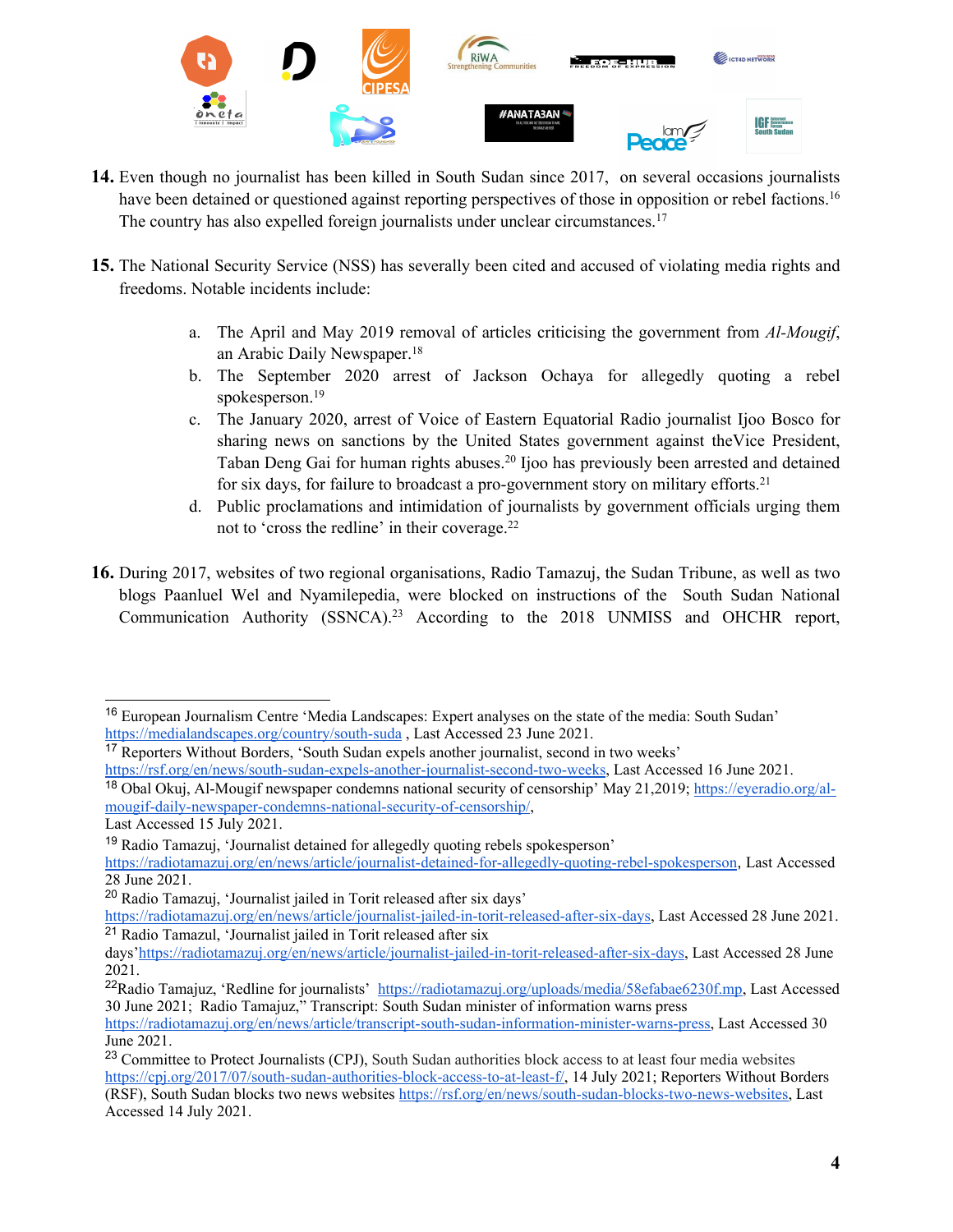

notifications to the affected outlets indicated that the blockages were on grounds that the websites were disseminating 'non-peace' messages considered not to be 'in the best interest of peace building in this country.'

**17.** Social media platforms have often been criticized for fueling ethnic tension and spreading false news. Since 2016, #Defyhatenow has been spearheading efforts in digital literacy to mobilize civic action against hate speech, dangerous speech, misinformation and disinformation both online and offline in <sup>a</sup> bid to curb possible rise in violent extremism.<sup>24</sup>

## **Freedom of information**

- **18.** Access to information is provided for under Article 32 of the TCSS which states: 'Every citizen has the right of access to official information and records, including electronic records in the possession of any level of governmen<sup>t</sup> or any organ or agency thereof, excep<sup>t</sup> where the release of such information is likely to prejudice public security or the right to privacy of any other person.'
- **19.** The Right to Access Information Act 2013 gives effect to citizens' constitutional right to access information and promotes disclosure in the interest of the public. Under Article 22 of the Act, information that 'may harm protected interests" is exemp<sup>t</sup> from disclosure. The burden of proof of potential harm lies with the relevant public or private agency. The Article further states that information is not exemp<sup>t</sup> from access "merely on the basis of its classification status.'
- **20.** Despite the provisions of Section 17 of the Act on the duty of public bodies to annually publish and disseminate key information about their functions, responses to information requests and proactive disclosures, such reports are not available in the public domain.
- **21.** As highlighted in the freedom of expression section above, there are repressive measures to censor individuals and journalists that criticise the government. The broadcast media landscape is not diverse with the main TV station being the state owned South Sudan Broadcasting Corporation (SSBC). Another TV station — Equator Broadcasting Corporation (EBC) TV is owned by the Central Equatoria State governmen<sup>t</sup> and only broadcasts during select hours of the day. Private TV stations like Citizen TV and 360 had to shut down due to excessive governmen<sup>t</sup> interference and limitation of funds. Most privately owned radio stations steer clear of political programming and op<sup>t</sup> for entertainment broadcasts thus leaving government owned media as the dominant actor in the media industry in South Sudan.<sup>25</sup>

## **Internet access and digital equality**

**22.** Access to the Internet is limited in terms of reach and affordability. There are only three mobile broadband service providers — MTN, Digitel and Zain (which has the lion's share of the market). The cost of data is high, compared to average income. Currently, the average cost of 100 megabytes of data is approximately US\$1.11 daily while 1GB weekly is estimated at approximately US\$5.5. Unlimited internet for an individual costs US\$125 per month. According to the recent estimates by the World Bank,

<sup>&</sup>lt;sup>24</sup> DefyHateNow, <https://defyhatenow.org/>, Last Accessed 14 July 2021.

<sup>&</sup>lt;sup>25</sup> See 15 above.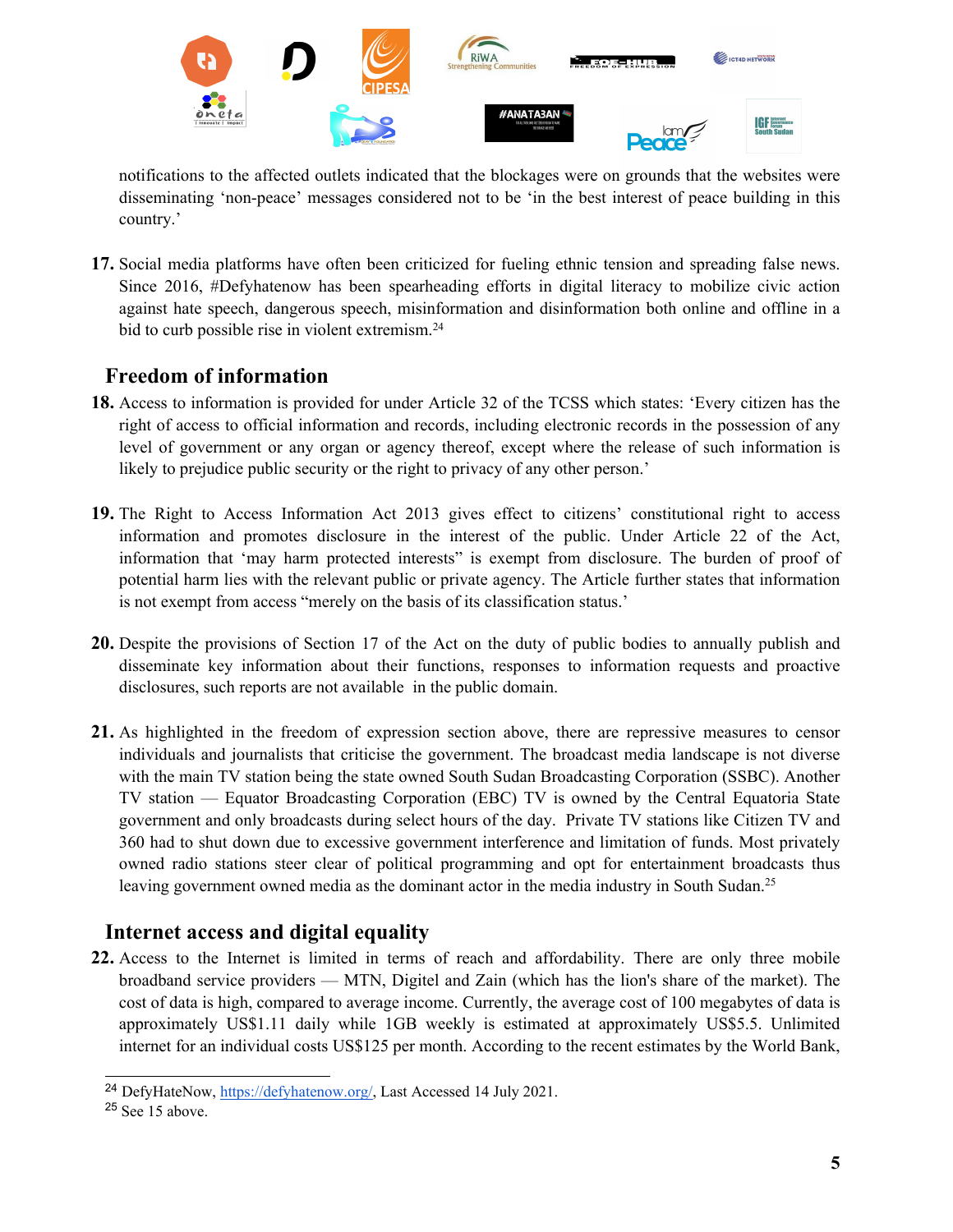

 $82\%$  of South Sudanese live below US\$1.90 a day. $^{26}$ 

**23.** Meanwhile, Internet access is limited to the capital Juba and few major towns, leaving out the vast majority of South Sudanese living in the rural areas. A third telecom company — Digitel only started operating in April 2021 and there are hopes that this might drive competitiveness towards improved and affordable Internet services.

# **Data protection and privacy on the internet**

- **24.** Article 22 of South Sudan'<sup>s</sup> constitution guarantees citizens the right to privacy of home, family and correspondence. 'Unreasonable' disclosure of personal information is prohibited under Article 25 of the Right to Information Act. However, under the same article, <sup>a</sup> court may order the disclosure of personal information if it determines that it is in the interest of the public. The country has no data protection law.
- **25.** Article 13 of the National Security Services Act of 2014 allows the NSS to, amongs<sup>t</sup> other things, 'monitor frequencies, wireless systems, publications, broadcasting stations and postal services in respec<sup>t</sup> to security interests so as to preven<sup>t</sup> misuse by users.' without judicial oversight. Further, the authority has the power to 'request any information, statement, document, or any relevant material from any suspec<sup>t</sup> and potential witness for perusal or examination, keep or take necessary or appropriate measures in respec<sup>t</sup> of such information, statement, document or relevant material.' Under Article 32, the NSS also has the power to 'gather and retain information related to any person, persons or institutions as is necessary for carrying out its duties and functions.'
- **26.** There have been reports of the NSS expanding 'its surveillance and infiltration beyond security institutions, to civil society organisations, media houses, and universities countrywide.<sup>'27</sup>
- **27.** In <sup>a</sup> 2018 repor<sup>t</sup> published by Haaretz, South Sudan was listed as one of the countries that *Verint*, an Israeli company sold surveillance equipment to suppor<sup>t</sup> monitoring and interception of communications of regime critics. 28
- **28.** Haaretz'<sup>s</sup> findings are corroborated by <sup>a</sup> repor<sup>t</sup> by Amnesty International titled 'These walls have ears: The chilling effect of surveillance in South Sudan', which found that governmen<sup>t</sup> actors deploy various rights-averse and privacy-threatening equipment to monitor human rights activists, journalists and critics. 29

<sup>26</sup> World Bank, 'South Sudan Overview' <https://www.worldbank.org/en/country/southsudan/overview>, Last accessed 14 July 2021.

<sup>&</sup>lt;sup>27</sup> See 13 above.

<sup>&</sup>lt;sup>28</sup> Hagar Shezaf and Jonathan Jacobson, 'Revealed: Israel's Cyber-spy Industry Helps World Dictators Hunt Dissidents and Gays' [https://www.haaretz.com/israel-news/.premium.MAGAZINE-israel-s-cyber-spy-industry-aids](https://www.haaretz.com/israel-news/.premium.MAGAZINE-israel-s-cyber-spy-industry-aids-dictators-hunt-dissidents-and-gays-1.6573027)[dictators-hunt-dissidents-and-gays-1.6573027](https://www.haaretz.com/israel-news/.premium.MAGAZINE-israel-s-cyber-spy-industry-aids-dictators-hunt-dissidents-and-gays-1.6573027), Last Accessed 30 June 2021.

<sup>&</sup>lt;sup>29</sup> Amnesty International 'These walls have ears: The chilling effect of surveillance in South Sudan' <https://www.amnesty.org/download/Documents/AFR6535772021ENGLISH.pdf>, Last Accessed 30 June 2021.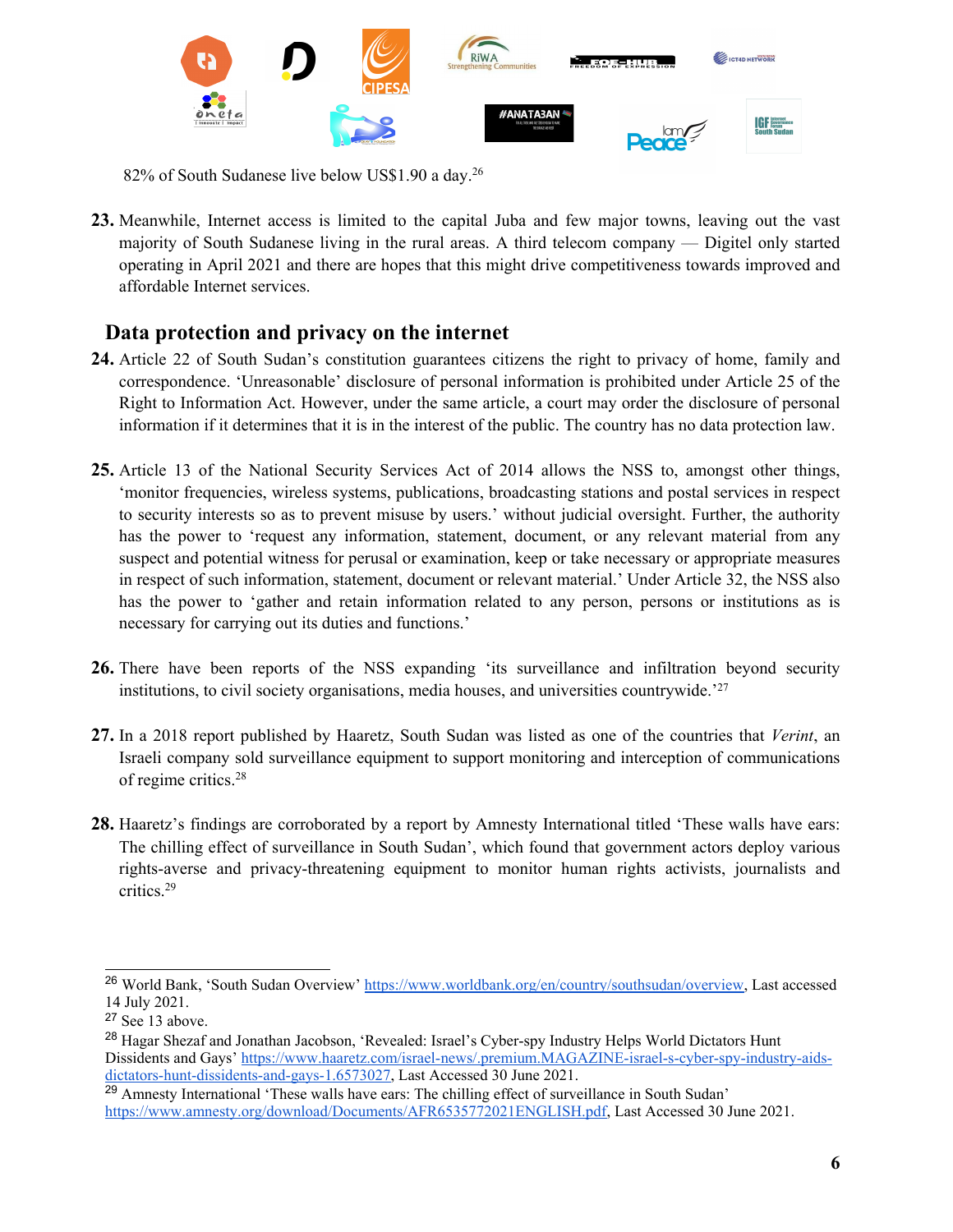

- **29.** South Sudan, is the only African country that made <sup>a</sup> user information reques<sup>t</sup> to Twitter between July and December 2012. The request was denied.<sup>30</sup>
- **30.** SIM Card registration is in force in the country. Requirements for subscriber registration include <sup>a</sup> valid identity document, such as a national ID, passport or voter's card.<sup>31</sup>

<sup>&</sup>lt;sup>30</sup> Twitter, 'Insights into information requests and removal requests originating from South Sudan' <https://transparency.twitter.com/en/reports/countries/ss.html>, Last Accessed 30 June 2021.

<sup>&</sup>lt;sup>31</sup> Privacy International, 'Africa: SIM Card Registration Only Increases Monitoring and Exclusion' [https://privacyinternational.org/long-read/3109/africa-sim-card-registration-only-increases-monitoring-and](https://privacyinternational.org/long-read/3109/africa-sim-card-registration-only-increases-monitoring-and-exclusion)[exclusion](https://privacyinternational.org/long-read/3109/africa-sim-card-registration-only-increases-monitoring-and-exclusion), Last Access 30 June 2021.